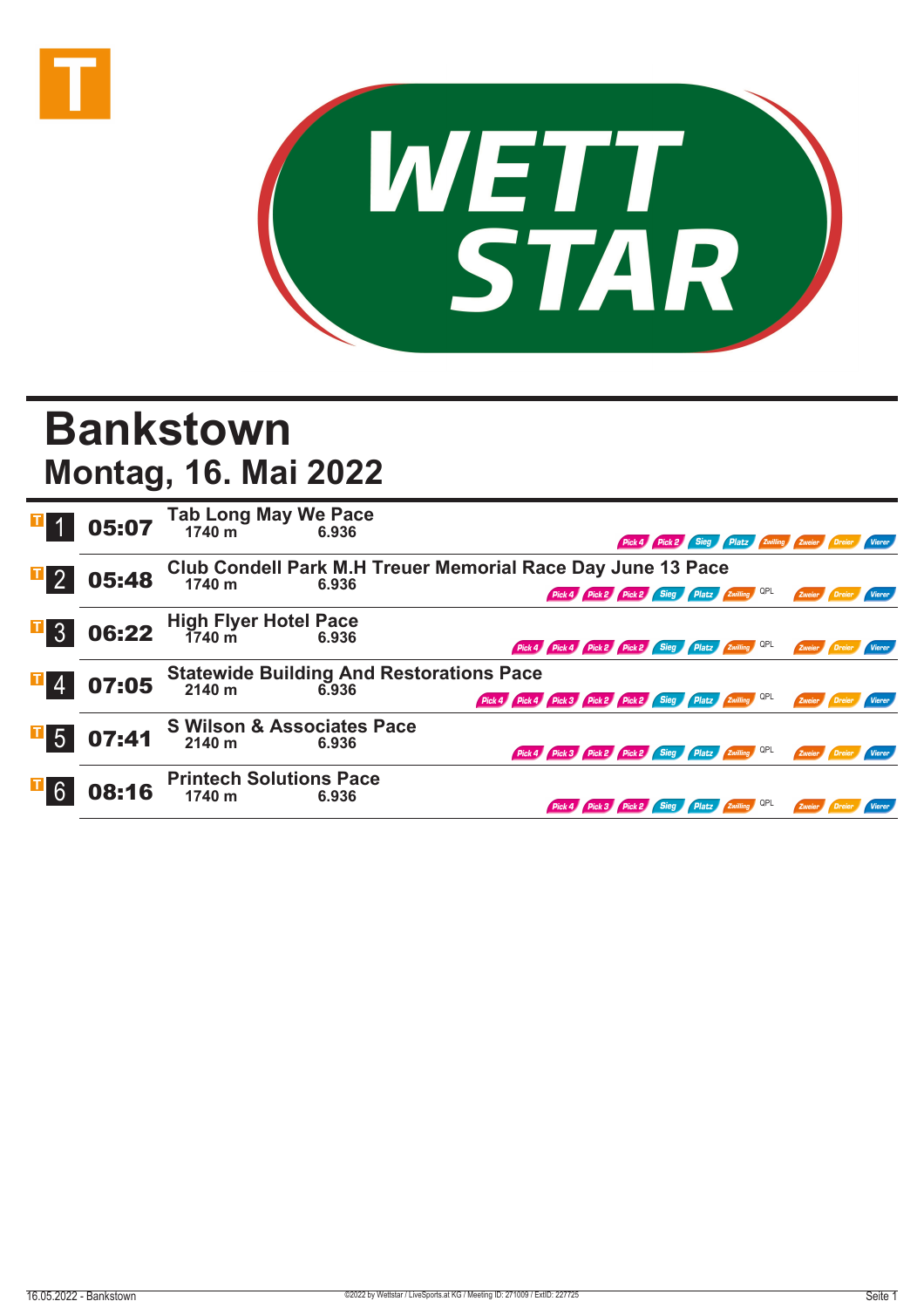| 16.05.2022 - Bankstown                                                                                                                                                          |                       |                                                                                                                                                                      |                                                                               | Rennen#8                                                                                                                                                               |                                                                 |                                       |                                                                                                                               |                                                                                                                 |                                                                                          |                                                                                                                                                                    | Seite 2                     |
|---------------------------------------------------------------------------------------------------------------------------------------------------------------------------------|-----------------------|----------------------------------------------------------------------------------------------------------------------------------------------------------------------|-------------------------------------------------------------------------------|------------------------------------------------------------------------------------------------------------------------------------------------------------------------|-----------------------------------------------------------------|---------------------------------------|-------------------------------------------------------------------------------------------------------------------------------|-----------------------------------------------------------------------------------------------------------------|------------------------------------------------------------------------------------------|--------------------------------------------------------------------------------------------------------------------------------------------------------------------|-----------------------------|
| <b>WANN STARTET IHR PFERD</b>                                                                                                                                                   |                       |                                                                                                                                                                      |                                                                               |                                                                                                                                                                        |                                                                 |                                       |                                                                                                                               |                                                                                                                 |                                                                                          |                                                                                                                                                                    |                             |
| All Star Magician<br><b>Bettor Sensation</b><br><b>Bettors Pocket</b><br>Can Can Dancer<br>Canonlybeonesir<br>Change Of Mind<br>Christmas Toyboy<br>Constantina<br>Dan Fernando | 2<br>5<br>6<br>6<br>6 | Excelente<br>Franco Rebel<br>Gracie Taljuice<br>Hurricane Stride<br>Hurrikane Brigade<br>In Shoobees Shoes<br>Itz All About Me<br>Jacks Up<br>Jeffcoate<br>Justadiva | 3<br>3                                                                        | Katlas Dream<br>Louisiana Freedom<br>Maior Mondo<br>Major Noah William<br>Manly Mach<br>Megs Monaro<br><b>Military Man</b><br>Miss Aeyla<br>Nitro Lad<br>Panacias Seal |                                                                 | 6<br>$\overline{2}$<br>$\overline{2}$ | Pikarso<br>Ruby Baby<br>Sadhana<br>Selmun Place<br>Shanocon<br>Sneaky Peak<br>Team Of Starzzz<br>Terroroan<br>The Best Of You |                                                                                                                 | 5<br>3                                                                                   | Tigerlicious<br><b>Torpedo Bart</b><br>Tuffy<br><b>Twilight Heaven</b><br>Whatta Conk<br>Winamotza<br>Yarraman Markle<br>You Little Terror<br>Zanadu<br>Zen Master |                             |
| Deserta<br><b>WANN STARTET IHR JOCKEY / FAHRER</b><br>Andrew Bourke<br>Cameron Hart<br><b>Grant Ellul</b><br>Jack Brown<br>M A Formosa<br>Peter Jnr Green<br>T D Williams       | 5<br>2,6<br>3         | 1,2,3,4,5,6                                                                                                                                                          | <b>B</b> Portelli<br>Chloe Formosa<br>Hannah Rixon<br>S A Grayling<br>T G Rue | Joshua Gallagher<br>Mason Beresford                                                                                                                                    | 6<br>3,4,5<br>5<br>3,4,5,6<br>1,2,5,6<br>4,6<br>1,2,4           |                                       | The Royal Roan                                                                                                                | C Geary<br><b>G W Mcelhinney</b><br>J A Callaghan<br>Lleyton Green<br>P G Tanti<br>Sebastian Piltz<br>W H Rixon |                                                                                          | 2,3,4,5,6<br>2,3,4<br>2,3,5<br>1,2,4,5,6                                                                                                                           |                             |
| <b>WANN STARTET IHR TRAINER</b>                                                                                                                                                 |                       |                                                                                                                                                                      |                                                                               |                                                                                                                                                                        |                                                                 |                                       |                                                                                                                               |                                                                                                                 |                                                                                          |                                                                                                                                                                    |                             |
| A D Piltz<br>G J Rue<br><b>Grant Fuller</b><br>J R Bates<br>L S Maddinson<br>S F Ellul                                                                                          | 2,3                   | <b>B</b> Portelli<br>G J Williams<br><b>Gregory Frazer</b><br><b>K A Morris</b><br>M A Formosa<br>S Wade                                                             |                                                                               | 6<br>3,4,5<br>3.6<br>3,4,5<br>4.6                                                                                                                                      | G M Day<br>J L Henman<br>K J Pizzuto<br>M A Teuma<br>T S Sutton |                                       | D A Mcdowell, K L Mcdowell                                                                                                    | 1,2,5,6<br>5<br>2,3,5<br>5.6<br>3.4                                                                             | D S Waite<br>G Mauro<br>J M Tanti<br>L C Jurd<br><b>MP</b> Watkins<br><b>Tony Hagney</b> |                                                                                                                                                                    | 1, 2, 3, 4<br>2<br>6<br>2,4 |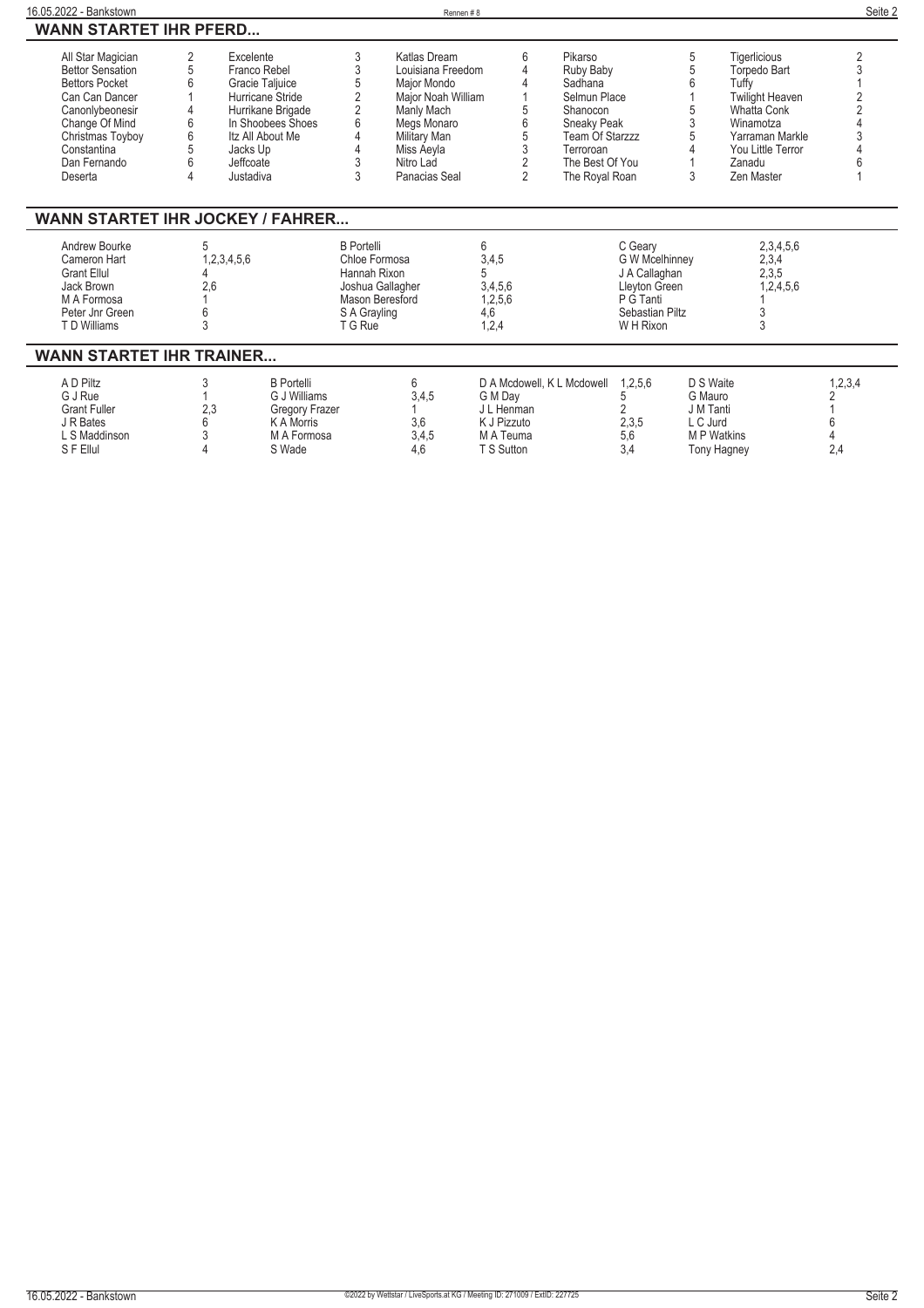|                | 16.05.2022 - Bankstown                                                                                                    | Rennen #1                                       | Seite 3 |
|----------------|---------------------------------------------------------------------------------------------------------------------------|-------------------------------------------------|---------|
| $ \mathsf{T} $ | 1740 m<br>6.936                                                                                                           | Tab Long May We Pace<br>Rennpreis: 6.936        |         |
| 05:07          |                                                                                                                           |                                                 |         |
| 1740           | <b>Sieg</b><br>Zwilling<br><b>Platz</b><br>Zweier                                                                         | Pick 2 Pick 4<br><b>Dreier</b><br><b>Vierer</b> |         |
| и              | The Best Of You<br>2j. S (Foreclosure (Nz) - Miss Livia)<br>Trainer: D S Waite                                            |                                                 |         |
| ML: 26,0       | <b>Cameron Hart</b>                                                                                                       |                                                 |         |
| $\mathbf 2$    | <b>Can Can Dancer</b><br>3j. S (Bettors Delight (Usa) - Millwood Liberty<br>Trainer: D A Mcdowell, K L Mcdowell           |                                                 |         |
| ML: 128,0      | <b>Lleyton Green</b>                                                                                                      |                                                 |         |
| 3              | <b>Zen Master</b><br>2j. H (Art Major (Usa) - Zenyatta)<br>Trainer: D A Mcdowell, K L Mcdowell                            |                                                 |         |
| ML: 35,0       | <b>Mason Beresford</b>                                                                                                    |                                                 |         |
| 4              | <b>Tuffy</b><br>4j. W (Sunshine Beach (Usa) - Tea House)<br>Trainer: G J Rue<br>ंचे                                       |                                                 |         |
| ML: 26,0       | T G Rue                                                                                                                   |                                                 |         |
| 5              | <b>Major Noah William</b><br>4j. W (Art Major (Usa) - Aldebaran Brandi)<br>Trainer: Gregory Frazer<br>2<br>$\circledcirc$ |                                                 |         |
| ML: 19,0       | <b>MA Formosa</b>                                                                                                         |                                                 |         |
| 6              | <b>Selmun Place</b><br>3j. W (Shoobees Place (Usa) - Only Whisper (<br>Trainer: J M Tanti                                 |                                                 |         |
| ML: 71,0       | P G Tanti                                                                                                                 |                                                 |         |
| Ergebnis:      | Quoten:                                                                                                                   |                                                 |         |
|                |                                                                                                                           |                                                 |         |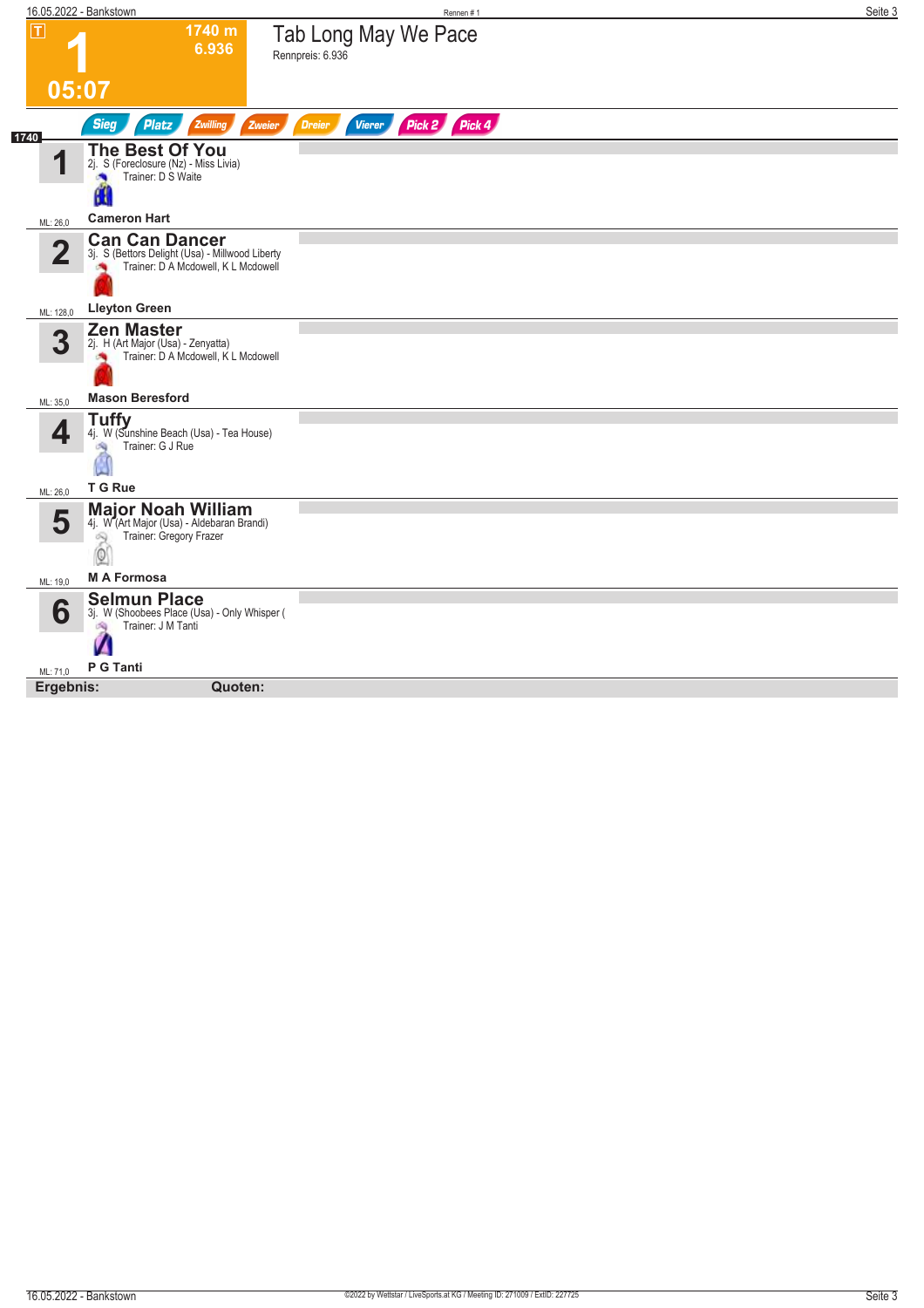|                         | 16.05.2022 - Bankstown                                                                                 |                                     | Rennen #2                                                                       | Seite 4 |
|-------------------------|--------------------------------------------------------------------------------------------------------|-------------------------------------|---------------------------------------------------------------------------------|---------|
| $\blacksquare$          |                                                                                                        | 1740 m<br>6.936                     | Club Condell Park M.H Treuer Memorial Race Day June 13 Pace<br>Rennpreis: 6.936 |         |
|                         | 05:48                                                                                                  |                                     |                                                                                 |         |
|                         | <b>Sieg</b><br><b>Platz</b>                                                                            | QPL<br>Zwilling                     | Pick 2 Pick 2 Pick 4<br><b>Dreier</b><br><b>Vierer</b><br>Zweier                |         |
| 1740<br>И               | Hurrikane Brigade<br>4j. W (Hurrikane Kingcole (Usa) - Sister Ellen<br>Trainer: Tony Hagney<br>H       |                                     |                                                                                 |         |
| ML: 51,0                | T G Rue                                                                                                |                                     |                                                                                 |         |
| $\overline{\mathbf{2}}$ | <b>Tigerlicious</b><br>3j. S'(Tiger Tara (Nz) - Proven R (Nz))<br>Trainer: K J Pizzuto<br>۸<br>않       |                                     |                                                                                 |         |
| ML: 31,0                | J A Callaghan                                                                                          |                                     |                                                                                 |         |
| 3                       | <b>Twilight Heaven</b><br>3j. S (Rock N Roll Heaven (Usa) - The Twiligh                                | Trainer: D A Mcdowell, K L Mcdowell |                                                                                 |         |
| ML: 225,0               | <b>Lleyton Green</b>                                                                                   |                                     |                                                                                 |         |
| 4                       | <b>Whatta Conk</b><br>7j. W (Million Dollar Cam (Usa) - Wings Of A<br>Trainer: Grant Fuller            |                                     |                                                                                 |         |
| ML: 6,0                 | <b>G W Mcelhinney</b>                                                                                  |                                     |                                                                                 |         |
| 5                       | <b>Panacias Seal</b><br>9j. W (Sealed N Delivered (Usa) - Panacia (A<br>Trainer: D S Waite<br>г.       |                                     |                                                                                 |         |
| ML: 51,0                | <b>Cameron Hart</b>                                                                                    |                                     |                                                                                 |         |
| 6                       | All Star Magician<br>8j. W (Art Major (Usa) - Magic Z Tam (Usa))<br><b>Mason Beresford</b>             | Trainer: D A Mcdowell, K L Mcdowell |                                                                                 |         |
| ML: 18,0                | <b>Hurricane Stride</b>                                                                                |                                     |                                                                                 |         |
|                         | 11j. W (Mach Three (Can) - Kates First (Nz))<br>Trainer: G Mauro                                       |                                     |                                                                                 |         |
| ML: 12,0                | C Geary                                                                                                |                                     |                                                                                 |         |
| 8                       | <b>Nitro Lad</b><br>10j. W (Julius Caesar (Nz) - Priscilla Presley (<br>Trainer: J L Henman<br>۸<br>Ш. |                                     |                                                                                 |         |
| ML: 11,0                | <b>Jack Brown</b>                                                                                      |                                     |                                                                                 |         |
| Ergebnis:               |                                                                                                        | Quoten:                             |                                                                                 |         |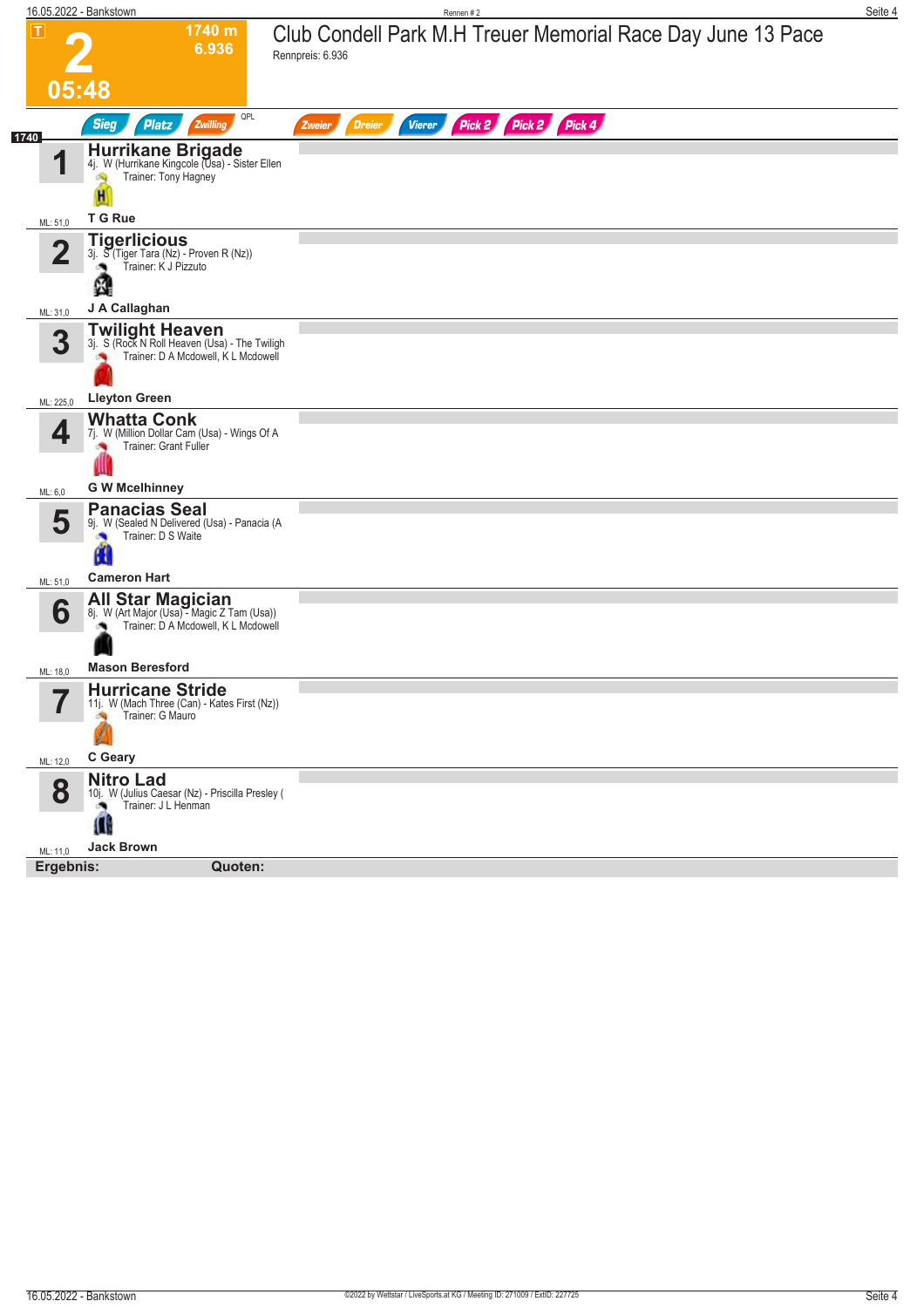| $ \tau $<br>1740 m<br><b>High Flyer Hotel Pace</b><br>6.936<br>Rennpreis: 6.936<br>06:22<br>QPL<br>Pick 2 Pick 2 Pick 4 Pick 4<br><b>Sieg</b><br>Zwilling<br>Vierer<br><b>Platz</b><br><b>Dreier</b><br>Zweier<br><b>Sneaky Peak</b><br>4j. W (He's Watching (Usa) - Monaco Bromac<br>И<br>Trainer: M A Formosa<br>Q<br>廣<br><b>Chloe Formosa</b><br>ML: 15,0<br><b>The Royal Roan</b><br>6j. S (Big Jim (Usa) - Riwaka Dancer (Nz))<br>$\mathbf 2$<br>Trainer: Grant Fuller<br>C Geary<br>ML: 95,0<br><b>Jeffcoate</b><br>3<br>4j. W (He's Watching (Usa) - Taralinger (Aus))<br>Trainer: T S Sutton<br><b>G W Mcelhinney</b><br>ML: 26,0<br><b>Excelente</b><br>4<br>3j. W (Shoobees Place (Usa) - Immortal Jet (<br>Trainer: L S Maddinson<br>ÓQ.<br>Ø<br>W H Rixon<br>ML: 33,0<br><b>Miss Aeyla</b><br>5<br>8j. S (Always A Virgin (Usa) - Colesen (Aus))<br>Trainer: D S Waite<br><b>Cameron Hart</b><br>ML: 41,0<br>Justadiva<br>6<br>3j. S (Bettors Delight (Usa) - Aintshegreat (Au<br>Trainer: G J Williams<br>Q<br>氥<br><b>TD Williams</b><br>ML: 51,0<br><b>Torpedo Bart</b><br>5<br>3j. H (Sweet Lou (Usa) - Holmencontents (Au<br>ı<br>Trainer: K A Morris<br>۰Ŋ<br>۵<br>Joshua Gallagher<br>ML: 25,0<br><b>Yarraman Markle</b><br>8<br>5j. S (Caribbean Blaster (Aus) - Totally Smoot<br>Trainer: K J Pizzuto<br>A<br>J A Callaghan<br>ML: 44,0<br><b>Franco Rebel</b><br>9<br>8j. W (Mcardle (Usa) - Rarity Franco (Nz))<br>Trainer: A D Piltz<br>٠<br><b>Sebastian Piltz</b><br>ML: 41,0<br>Quoten:<br>Ergebnis: |      | 16.05.2022 - Bankstown | Rennen#3 | Seite 5 |
|----------------------------------------------------------------------------------------------------------------------------------------------------------------------------------------------------------------------------------------------------------------------------------------------------------------------------------------------------------------------------------------------------------------------------------------------------------------------------------------------------------------------------------------------------------------------------------------------------------------------------------------------------------------------------------------------------------------------------------------------------------------------------------------------------------------------------------------------------------------------------------------------------------------------------------------------------------------------------------------------------------------------------------------------------------------------------------------------------------------------------------------------------------------------------------------------------------------------------------------------------------------------------------------------------------------------------------------------------------------------------------------------------------------------------------------------------------------------------------------------------------------------------------|------|------------------------|----------|---------|
|                                                                                                                                                                                                                                                                                                                                                                                                                                                                                                                                                                                                                                                                                                                                                                                                                                                                                                                                                                                                                                                                                                                                                                                                                                                                                                                                                                                                                                                                                                                                  |      |                        |          |         |
|                                                                                                                                                                                                                                                                                                                                                                                                                                                                                                                                                                                                                                                                                                                                                                                                                                                                                                                                                                                                                                                                                                                                                                                                                                                                                                                                                                                                                                                                                                                                  |      |                        |          |         |
|                                                                                                                                                                                                                                                                                                                                                                                                                                                                                                                                                                                                                                                                                                                                                                                                                                                                                                                                                                                                                                                                                                                                                                                                                                                                                                                                                                                                                                                                                                                                  |      |                        |          |         |
|                                                                                                                                                                                                                                                                                                                                                                                                                                                                                                                                                                                                                                                                                                                                                                                                                                                                                                                                                                                                                                                                                                                                                                                                                                                                                                                                                                                                                                                                                                                                  |      |                        |          |         |
|                                                                                                                                                                                                                                                                                                                                                                                                                                                                                                                                                                                                                                                                                                                                                                                                                                                                                                                                                                                                                                                                                                                                                                                                                                                                                                                                                                                                                                                                                                                                  | 1740 |                        |          |         |
|                                                                                                                                                                                                                                                                                                                                                                                                                                                                                                                                                                                                                                                                                                                                                                                                                                                                                                                                                                                                                                                                                                                                                                                                                                                                                                                                                                                                                                                                                                                                  |      |                        |          |         |
|                                                                                                                                                                                                                                                                                                                                                                                                                                                                                                                                                                                                                                                                                                                                                                                                                                                                                                                                                                                                                                                                                                                                                                                                                                                                                                                                                                                                                                                                                                                                  |      |                        |          |         |
|                                                                                                                                                                                                                                                                                                                                                                                                                                                                                                                                                                                                                                                                                                                                                                                                                                                                                                                                                                                                                                                                                                                                                                                                                                                                                                                                                                                                                                                                                                                                  |      |                        |          |         |
|                                                                                                                                                                                                                                                                                                                                                                                                                                                                                                                                                                                                                                                                                                                                                                                                                                                                                                                                                                                                                                                                                                                                                                                                                                                                                                                                                                                                                                                                                                                                  |      |                        |          |         |
|                                                                                                                                                                                                                                                                                                                                                                                                                                                                                                                                                                                                                                                                                                                                                                                                                                                                                                                                                                                                                                                                                                                                                                                                                                                                                                                                                                                                                                                                                                                                  |      |                        |          |         |
|                                                                                                                                                                                                                                                                                                                                                                                                                                                                                                                                                                                                                                                                                                                                                                                                                                                                                                                                                                                                                                                                                                                                                                                                                                                                                                                                                                                                                                                                                                                                  |      |                        |          |         |
|                                                                                                                                                                                                                                                                                                                                                                                                                                                                                                                                                                                                                                                                                                                                                                                                                                                                                                                                                                                                                                                                                                                                                                                                                                                                                                                                                                                                                                                                                                                                  |      |                        |          |         |
|                                                                                                                                                                                                                                                                                                                                                                                                                                                                                                                                                                                                                                                                                                                                                                                                                                                                                                                                                                                                                                                                                                                                                                                                                                                                                                                                                                                                                                                                                                                                  |      |                        |          |         |
|                                                                                                                                                                                                                                                                                                                                                                                                                                                                                                                                                                                                                                                                                                                                                                                                                                                                                                                                                                                                                                                                                                                                                                                                                                                                                                                                                                                                                                                                                                                                  |      |                        |          |         |
|                                                                                                                                                                                                                                                                                                                                                                                                                                                                                                                                                                                                                                                                                                                                                                                                                                                                                                                                                                                                                                                                                                                                                                                                                                                                                                                                                                                                                                                                                                                                  |      |                        |          |         |
|                                                                                                                                                                                                                                                                                                                                                                                                                                                                                                                                                                                                                                                                                                                                                                                                                                                                                                                                                                                                                                                                                                                                                                                                                                                                                                                                                                                                                                                                                                                                  |      |                        |          |         |
|                                                                                                                                                                                                                                                                                                                                                                                                                                                                                                                                                                                                                                                                                                                                                                                                                                                                                                                                                                                                                                                                                                                                                                                                                                                                                                                                                                                                                                                                                                                                  |      |                        |          |         |
|                                                                                                                                                                                                                                                                                                                                                                                                                                                                                                                                                                                                                                                                                                                                                                                                                                                                                                                                                                                                                                                                                                                                                                                                                                                                                                                                                                                                                                                                                                                                  |      |                        |          |         |
|                                                                                                                                                                                                                                                                                                                                                                                                                                                                                                                                                                                                                                                                                                                                                                                                                                                                                                                                                                                                                                                                                                                                                                                                                                                                                                                                                                                                                                                                                                                                  |      |                        |          |         |
|                                                                                                                                                                                                                                                                                                                                                                                                                                                                                                                                                                                                                                                                                                                                                                                                                                                                                                                                                                                                                                                                                                                                                                                                                                                                                                                                                                                                                                                                                                                                  |      |                        |          |         |
|                                                                                                                                                                                                                                                                                                                                                                                                                                                                                                                                                                                                                                                                                                                                                                                                                                                                                                                                                                                                                                                                                                                                                                                                                                                                                                                                                                                                                                                                                                                                  |      |                        |          |         |
|                                                                                                                                                                                                                                                                                                                                                                                                                                                                                                                                                                                                                                                                                                                                                                                                                                                                                                                                                                                                                                                                                                                                                                                                                                                                                                                                                                                                                                                                                                                                  |      |                        |          |         |
|                                                                                                                                                                                                                                                                                                                                                                                                                                                                                                                                                                                                                                                                                                                                                                                                                                                                                                                                                                                                                                                                                                                                                                                                                                                                                                                                                                                                                                                                                                                                  |      |                        |          |         |
|                                                                                                                                                                                                                                                                                                                                                                                                                                                                                                                                                                                                                                                                                                                                                                                                                                                                                                                                                                                                                                                                                                                                                                                                                                                                                                                                                                                                                                                                                                                                  |      |                        |          |         |
|                                                                                                                                                                                                                                                                                                                                                                                                                                                                                                                                                                                                                                                                                                                                                                                                                                                                                                                                                                                                                                                                                                                                                                                                                                                                                                                                                                                                                                                                                                                                  |      |                        |          |         |
|                                                                                                                                                                                                                                                                                                                                                                                                                                                                                                                                                                                                                                                                                                                                                                                                                                                                                                                                                                                                                                                                                                                                                                                                                                                                                                                                                                                                                                                                                                                                  |      |                        |          |         |
|                                                                                                                                                                                                                                                                                                                                                                                                                                                                                                                                                                                                                                                                                                                                                                                                                                                                                                                                                                                                                                                                                                                                                                                                                                                                                                                                                                                                                                                                                                                                  |      |                        |          |         |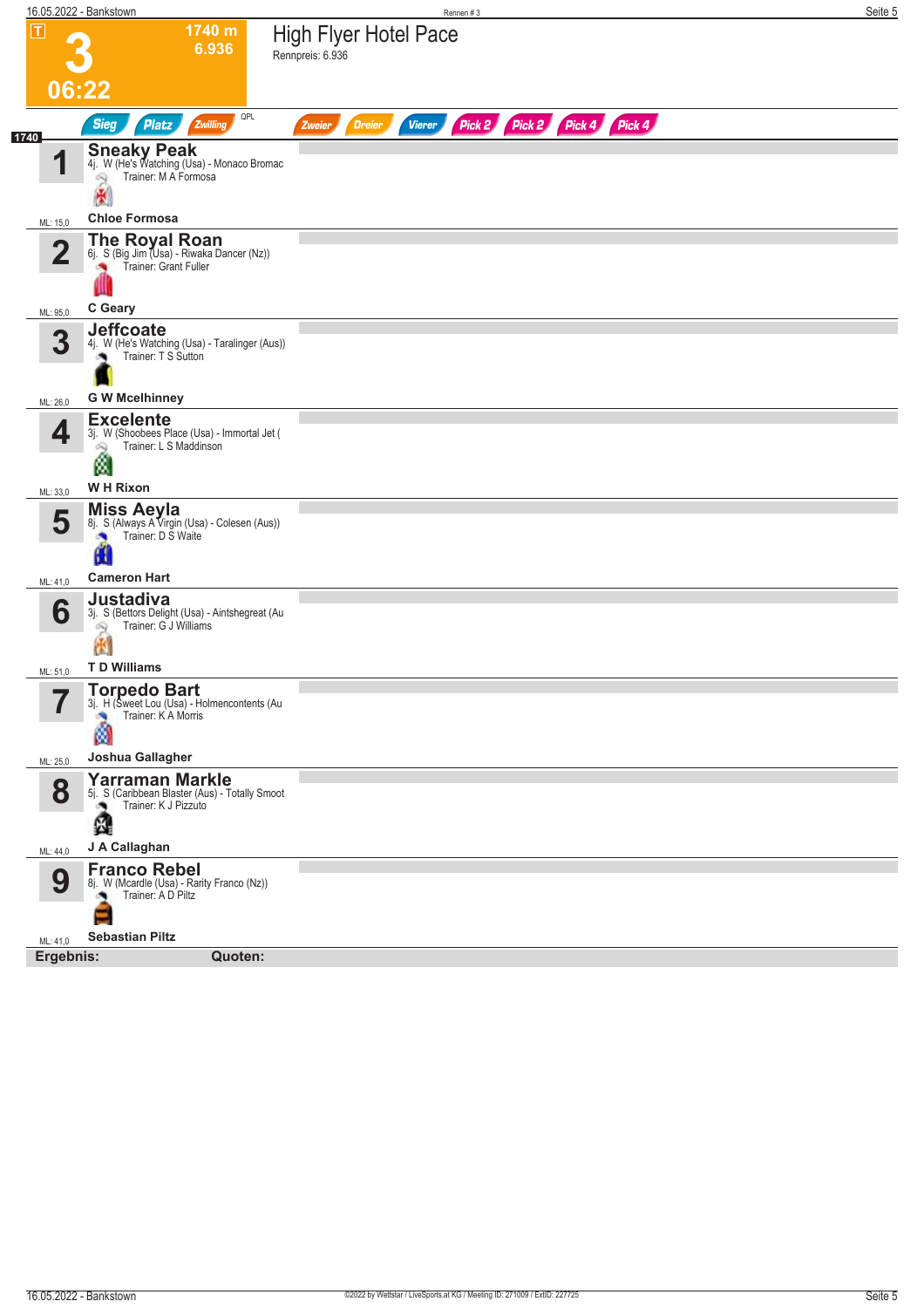|                         | 16.05.2022 - Bankstown                                                                                            | Rennen #4                                                                            | Seite 6 |
|-------------------------|-------------------------------------------------------------------------------------------------------------------|--------------------------------------------------------------------------------------|---------|
| $\overline{\mathsf{T}}$ | 2140 m<br>6.936                                                                                                   | <b>Statewide Building And Restorations Pace</b><br>Rennpreis: 6.936                  |         |
| 07:05                   |                                                                                                                   |                                                                                      |         |
| 2140                    | QPL<br><b>Sieg</b><br><b>Platz</b><br>Zwilling                                                                    | Pick 2 Pick 3<br>Pick 4 Pick 4<br>Pick 2<br><b>Vierer</b><br><b>Dreier</b><br>Zweier |         |
| 1                       | Canonlybeonesir<br>5j. W (Lincoln Royal (Nz) - Canonlybediva (Au<br>Trainer: G J Williams<br>Q<br>创               |                                                                                      |         |
| ML: 33,0                | Joshua Gallagher                                                                                                  |                                                                                      |         |
| $\overline{2}$          | Jacks Up (Blissfull Hall (Usa) - Queens Up (Aus))<br>Trainer: S Wade                                              |                                                                                      |         |
| ML: 61,0                | <b>Lleyton Green</b>                                                                                              |                                                                                      |         |
| 3                       | <b>Terroroan</b><br>6j. W (Western Terror (Usa) - Thor Foot)<br>Trainer: S F Ellul<br>鸿<br>图                      |                                                                                      |         |
| ML: 12,0                | <b>Grant Ellul</b>                                                                                                |                                                                                      |         |
| 4                       | <b>Itz All About Me</b><br>5j. W (Four Starzzz Shark (Can) - Lettucegrin)<br>Trainer: M P Watkins                 |                                                                                      |         |
| ML: 14,0                | C Geary                                                                                                           |                                                                                      |         |
| 5                       | Winamotza<br>5j. W (Lombo Pocket Watch (Aus) - Modern C<br>Trainer: T S Sutton<br>殉<br>剐<br><b>G W Mcelhinney</b> |                                                                                      |         |
| ML: 95,0                | <b>Deserta</b>                                                                                                    |                                                                                      |         |
| 6                       | 5j. W (Courage Under Fire (Nz) - Manolo Rain<br>Trainer: S Wade                                                   |                                                                                      |         |
| ML: 61,0                | S A Grayling                                                                                                      |                                                                                      |         |
| -7                      | <b>Major Mondo</b><br>6j. W (Art Major (Usa) - Sexy Lexy Whitby (Au<br>Trainer: Tony Hagney<br>S)<br>H            |                                                                                      |         |
| ML: 44,0                | T G Rue                                                                                                           |                                                                                      |         |
| 8                       | <b>Louisiana Freedom</b><br>5j. S (Lombo Mandingo (Aus) - Bell Of Freedo<br>Ű                                     |                                                                                      |         |
| ML: 7,0                 | <b>Cameron Hart</b>                                                                                               |                                                                                      |         |
| 9                       | <b>You Little Terror</b><br>4j. W (Western Terror (Usa) - Maristella (Nz))<br>Trainer: M A Formosa<br>合           |                                                                                      |         |
| ML: 4,0                 | <b>Chloe Formosa</b>                                                                                              |                                                                                      |         |
| Ergebnis:               | <b>Quoten:</b>                                                                                                    |                                                                                      |         |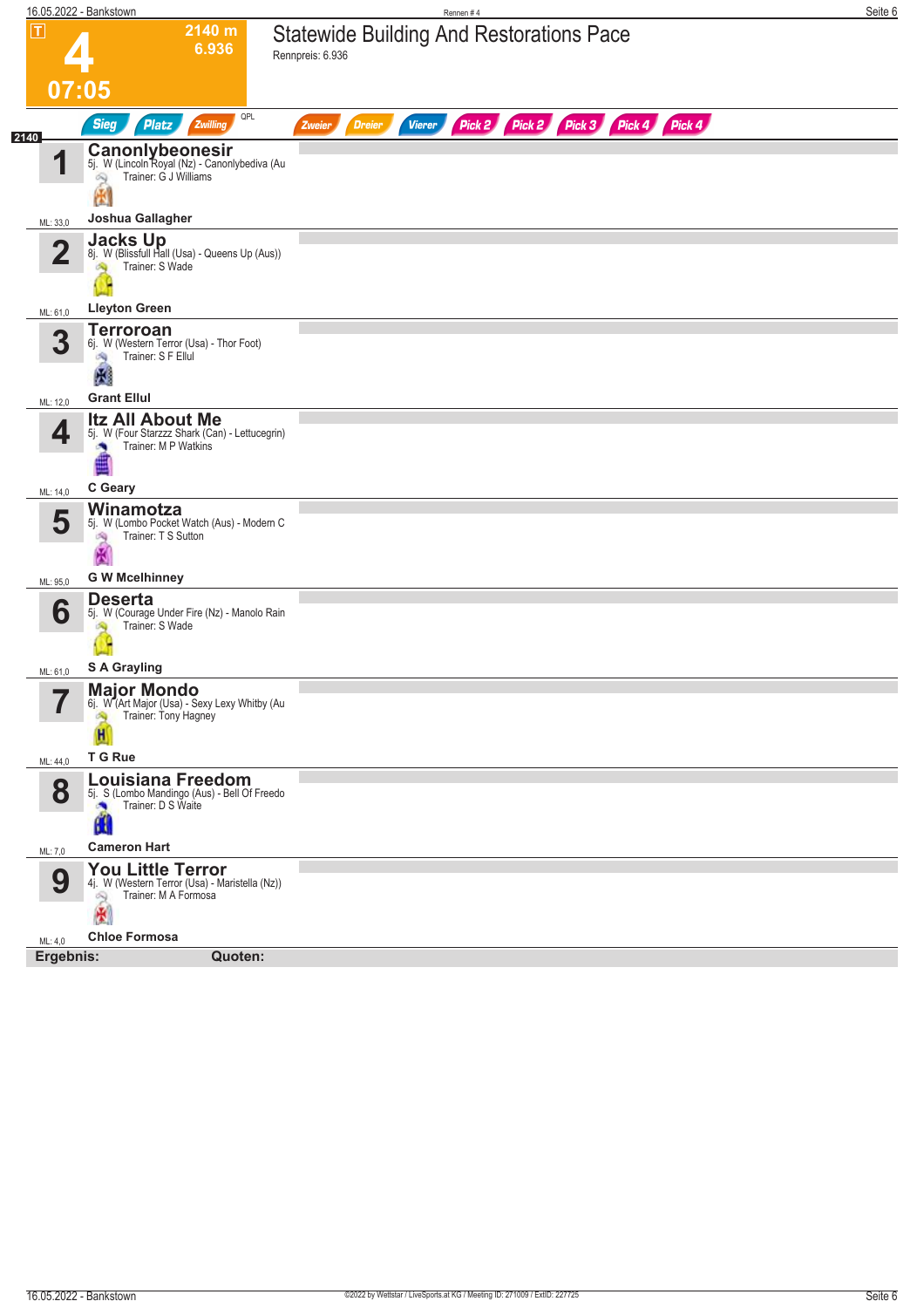|                | 16.05.2022 - Bankstown                                                                                            | Rennen #5                                                               | Seite 7 |
|----------------|-------------------------------------------------------------------------------------------------------------------|-------------------------------------------------------------------------|---------|
| $ \mathbf{T} $ | 2140 m<br>6.936                                                                                                   | S Wilson & Associates Pace<br>Rennpreis: 6.936                          |         |
|                | 07:41                                                                                                             |                                                                         |         |
| 2140           | QPL<br><b>Sieg</b><br>Zwilling<br><b>Platz</b>                                                                    | Pick 2 Pick 2 Pick 3 Pick 4<br><b>Dreier</b><br><b>Vierer</b><br>Zweier |         |
| 1              | <b>Pikarso</b><br>5j. W (Artistic Fella (Usa) - The Femme Fatale<br>Trainer: D A Mcdowell, K L Mcdowell           |                                                                         |         |
| ML: 46,0       | <b>Lleyton Green</b>                                                                                              |                                                                         |         |
| $\overline{2}$ | <b>Team Of Starzzz</b><br>11j. W (Four Starzzz Shark (Can) - Team Spir<br>Trainer: G M Day<br>×<br>≣              |                                                                         |         |
| ML: 21,0       | <b>Hannah Rixon</b>                                                                                               |                                                                         |         |
| 3              | <b>Gracie Taljuice</b><br>9j. S (Four Starzzz Shark (Can) - Tears To M<br>Trainer: M A Teuma                      |                                                                         |         |
| ML: 21,0       | <b>Cameron Hart</b>                                                                                               |                                                                         |         |
| 4              | <b>Bettor Sensation</b><br>7j. W (Bettor's Delight (Usa) - Perfect Sensati<br>Trainer: D A Mcdowell, K L Mcdowell |                                                                         |         |
| ML: 21,0       | <b>Mason Beresford</b>                                                                                            |                                                                         |         |
| 5              | <b>Military Man</b><br>5j. W (Art Major (Usa) - Three Jewels (Nz))<br>Trainer: M A Formosa<br>高                   |                                                                         |         |
| ML: 9,0        | <b>Chloe Formosa</b>                                                                                              |                                                                         |         |
| 6              | <b>Constantina</b><br>5j. S (Pet Rock (Usa) - Willies Girl)<br>Trainer: K J Pizzuto<br>Ł.                         |                                                                         |         |
| ML: 7,0        | <b>Andrew Bourke</b>                                                                                              |                                                                         |         |
| 7<br>ı         | <b>Shanocon</b><br>8j. H (Bettor's Delight (Usa) - Veste (Nz))<br>Trainer: D A Mcdowell, K L Mcdowell             |                                                                         |         |
| ML: 95,0       | C Geary                                                                                                           |                                                                         |         |
| 8              | <b>Manly Mach</b><br>8j. W (Mach Three (Can) - Lils Dream (Aus))<br>Trainer: G J Williams<br>高                    |                                                                         |         |
| ML: 42,0       | Joshua Gallagher                                                                                                  |                                                                         |         |
| 9              | Ruby Baby<br>5j. S (Bettor's Delight (Usa) - Mamunia (Nz))<br>Trainer: MA Formosa<br>Q<br>倒                       |                                                                         |         |
| ML: 39,0       | J A Callaghan<br>Ergebnis:<br>Quoten:                                                                             |                                                                         |         |